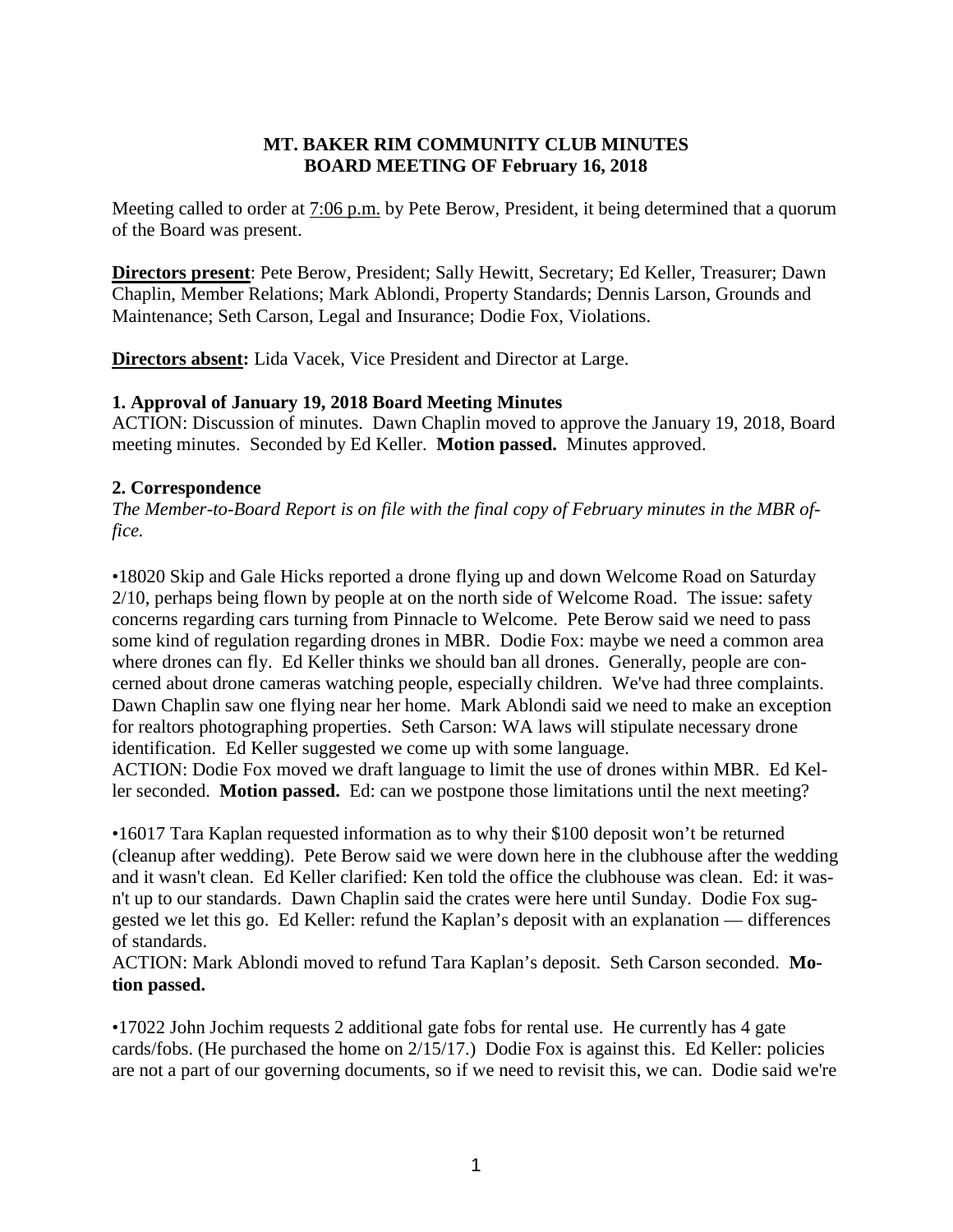working on the gate card issue. Ed: beyond a policy, we need a governing document. Ed: we can't deny this request, but need language about how many total cards a member can have. ACTION: Mark Ablondi moved to give John Jochim 2 extra gate fobs. Dennis Larson seconded. **Motion passed.** Pete Berow said let's approve this and then come up with a policy in the future. Move the gate card policy discussion to the next meeting.

•19033 Mike Gooch construction dumpster violation. Aaron: Mike is always going to have a dumpster because he's remodeling. Aaron explained the process to Mike, who said he'll send an email timeline to the board. Ed Keller: he should be sent a compliance request letter. Mark Ablondi said we allow a dumpster on a lot for a year. Ed: has he submitted a plan? Mark: he's done major work in the past. Seth Carson said the issue is Mr. Gooch hasn't given us a timeline. Mark will talk to him this week and get a work schedule from him. Dodie Fox said the timeline should fit the entire work project.

•18009 Constance Craig requested 2 additional gate cards/fobs for renters — they currently have 4 gate cards/fobs. (1-year ownership on 3/30/18.) She needs to come back in April after 1 year of ownership -- Christy will write a letter.

## **3. Directors**' **Reports**

*Directors' reports as submitted are on file with the February minutes. Additional comments are recorded here:*

a. President No report.

# b. Secretary

We're starting to think about AGM tasks, the first being we need to contact the food truck, if that's the route we wish to take. Ed Keller suggested pastries and mini-sandwiches (from Wake n Bakery and Grahams) and soft drinks, something we provided a few years ago at a very low cost of \$175.

c. Treasurer

Ed Keller reported:

January financial QuickBooks reports are still pending completion of reconciliation of all accounts and will be sent out prior to the February meeting for review. A preliminary inspection shows no areas of concern at this time and none are expected. Any new information will be reported at the meeting.

Revenue from dues are well above last year's receipts for the same time. As of February 10, we have already received over \$249,000.00 of our 2018 dues — that is 84% leaving about \$46,000.00 to still collect. Interest charges will be added to all unpaid dues statements that are mailed out after the end of February. MBRCC has traditionally given all members an extra 30 days beyond the January 31 deadline to pay without added interest. As approved at our January meeting, \$42,000.00 has been transferred into our Reserve Money Market account and we will continue to receive the 1% interest on those funds.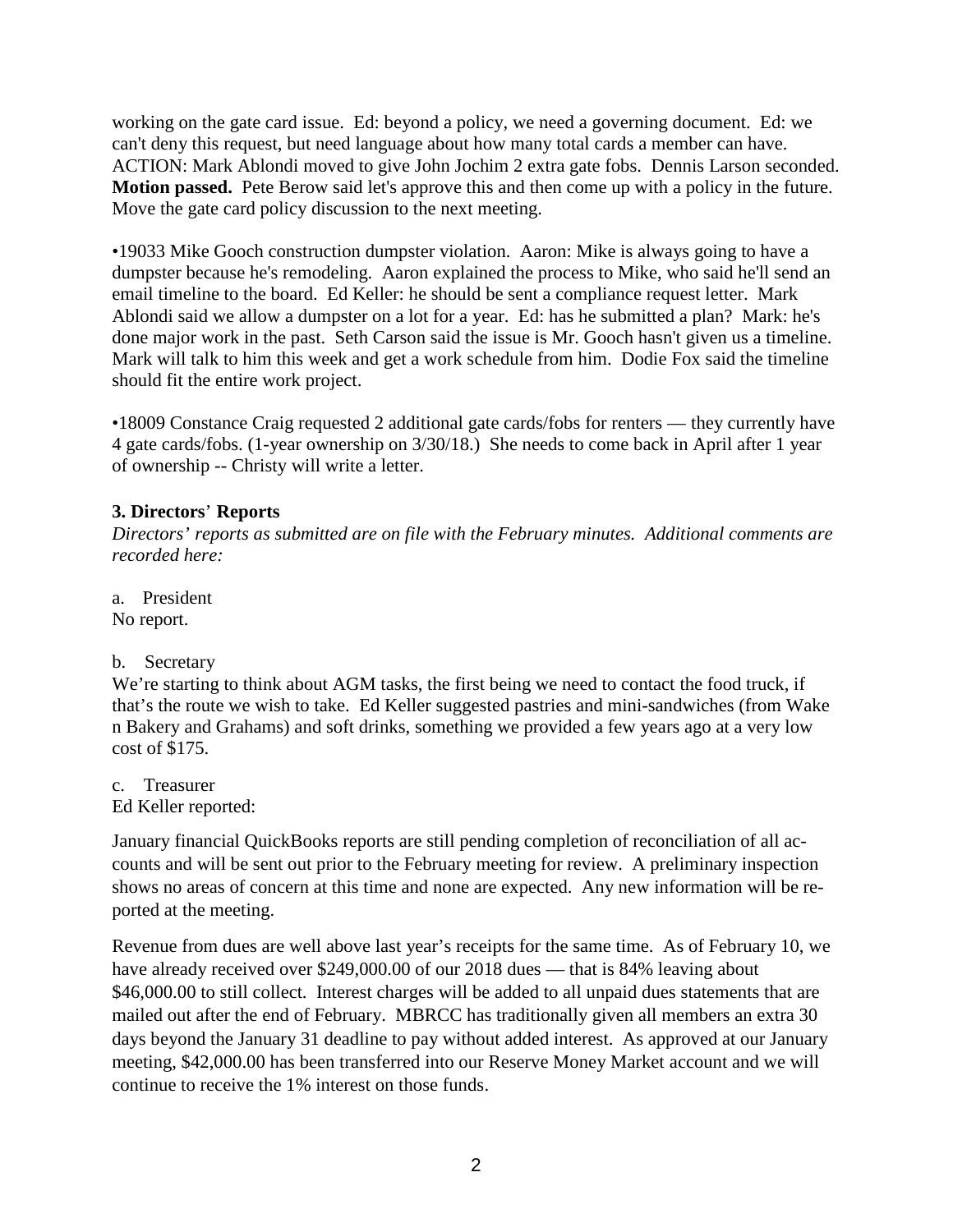PayPal was successfully added to our website near the end of December and also shown on the last NYE Party announcements that went out and was used by a member to purchase tickets. Since then, members have used PayPal to send us over \$9,000.00 in revenue primarily for 2018 dues. The average fee for using PayPal in January was 3.3% including the Canadian surcharges for currency exchange. This compares to our regular merchant account average for 2017 of 2.9%. This added convenience is partially responsible for our earlier than usual dues payments.

Christy has researched and given me information on an additional service that can be added to our website that would allow our members to access their individual MBRCC accounts for their balance and payment history and also allow them to do direct deposits from their account into MBRCC's account. The individual transaction fee to us is very small, about 50 cents per transaction. There is, however, a monthly fee of just under \$30.00 for the service for a total annual cost of \$360.00. Depending on the number of members who would use this system, it could actually save us fees we currently pay for credit card payments. This is information for possible addition to our services and capabilities for the future. I am recommending that we use the new PayPal system for now and do a better cost analysis toward the end of this year. Again, this is for future consideration.

MBRCC has received notice from Peoples Bank that they can no longer accept handwritten Canadian checks made out in US dollars. Computer printed checks from online Canadian banks are still accepted for deposit. Our other bank, First Federal, is still accepting these handwritten Canadian checks at the present time. No action is needed immediately.

d. Legal and Insurance No report.

#### e. Grounds and Maintenance

Aaron and I met with Tony Freeland of Freeland and Associates Engineering this past Saturday to discuss the gate issue. It was a first step in determining what ideas might help alleviate the problems we are having. Tony said we needed to have a traffic engineer look at the problem. He is going to contact an engineer he works with in Seattle to see if we can get them to come up to the Rim for an initial consult.

Aaron and I also met to discuss the maintenance projects we can expect to get done this year. One of the most important ones is re-tiling the men's shower room. The only bid Aaron has been able to get is roughly \$8,000. This does not include the demo work, which Ken and Aaron will be responsible for. The costs have the potential to increase depending on what is found once the demo work is done.

Other projects on the list for 2018 are:

Clubhouse siding – continue what Aaron and Ken accomplished last summer.

Lighting for the clubhouse – pricing came in at \$1,875 with \$1,500 budgeted.

Gate house downstairs bathroom – Aaron is working on it now and it is fully funded.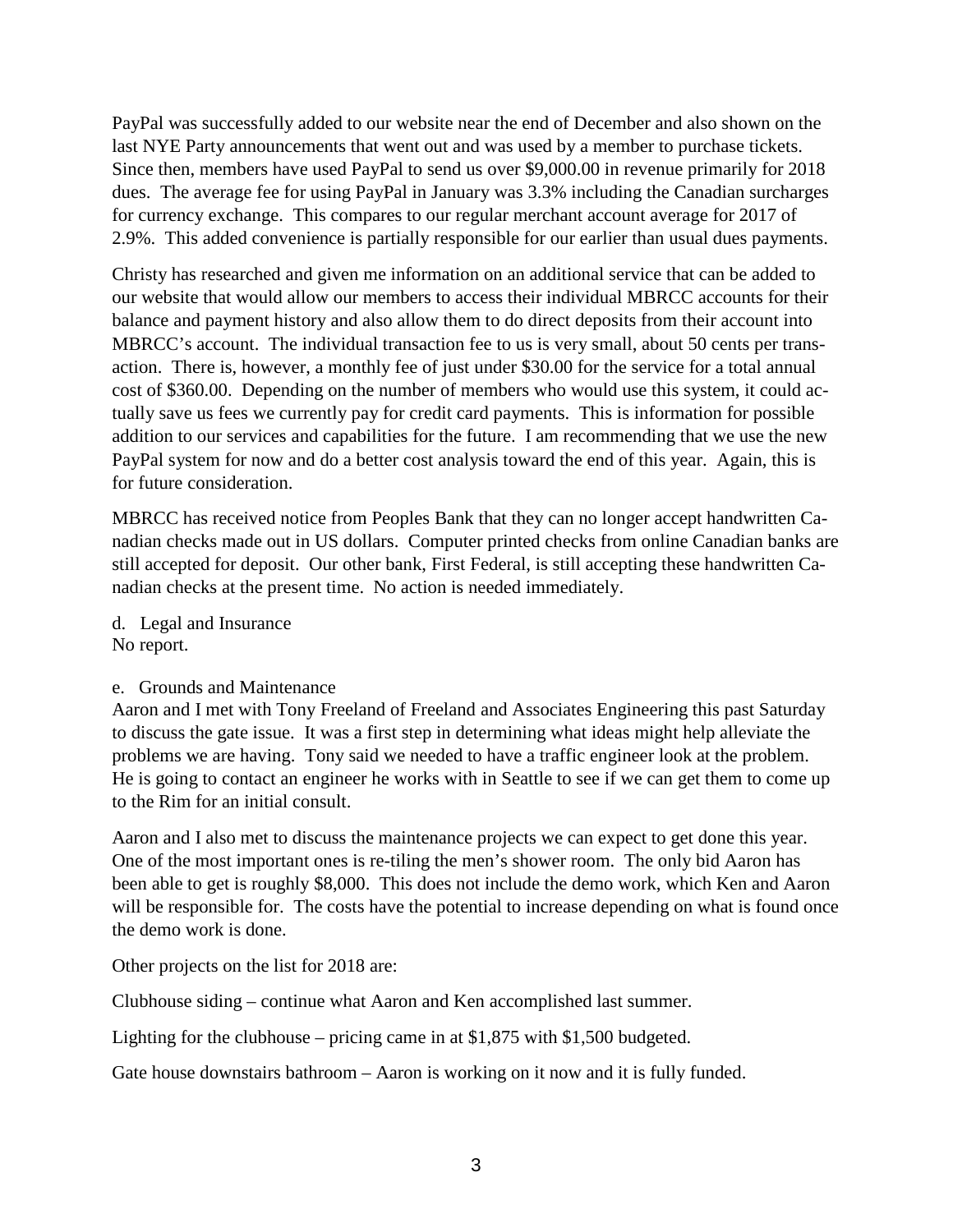Paving – the stretch on Shuksan Rim was not completed last year. Other areas need to be identified.

Pool Deck – We will need to get some estimates on slab jacking.

f. Property Standards No report.

g. Violations Dodie Fox reported:

12006 guest broke the gate, \$200 fine issued 2/9/18

19002 30-day compliance request for light-pollution violation 2/9/18

11017 \$100 fine issued for tenant running the security gate 2/9/18

18019 "hockey" house (Butcher) three fines of \$100 each issued for three cars parked on the street the weekend of 2/9/18. And, if those were renters, then a fine will be issued for failure to file the required paperwork. I'm having Christy check on it.

22008 letter of request for compliance: tenant car parked on street and boat stored on property and unlicensed cars parked on the property 2/12/18

14001 fine will be issued for utility trailer left on property 2/12/18

h. Member Relations No report.

i. Director-at-Large No report.

#### **4. Unfinished Business**

a. Draft of Board job descriptions for bylaws — Pete Berow: we came up with duties and responsibilities, which aren't all inclusive. This establishes basic functions for each director. Ed Keller said we need agreement on this by the March meeting. We'll have a total of 7 pages for our AGM mailing, which will change US mailing from .50 to \$1, \$1.17 for Canada. We'll need a discussion on the Property Standards description. Mark Ablondi will rewrite the Property Standards description, changing the language to make the description more accurate. These Bylaw amendments will be voted on by members at the AGM.

OTHER BYLAW AMENDMENTS:

1st: Article IV deals with Certificates of Membership, which we no longer use.

2nd: Article VII clarification of officers, which we just rehashed.

3rd: Article XI contains over 900 words about committees, which are obsolete.

ACTION: Dodie Fox moved we repeal Article IV. Mark Ablondi seconded. **Motion passed.**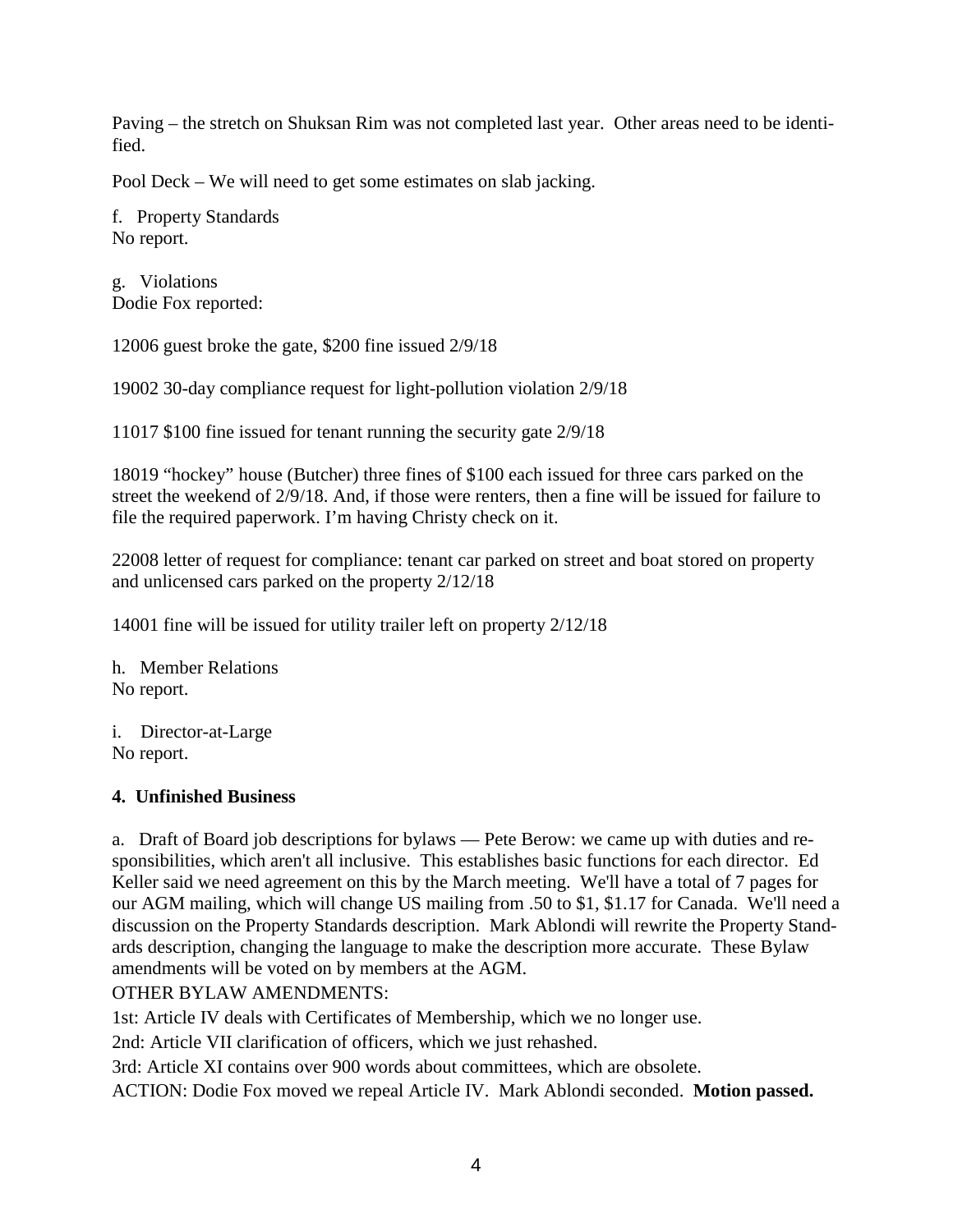ACTION: Seth Carson moved we amend Article X1. Mark Ablondi seconded. **Motion passed.** We're holding off on Article VII (officer descriptions) until the March meeting.

b. Approve draft revised 2018 budget — Ed Keller asked if there were any questions? Aaron said an arborist recommends \$2,400 worth of dangerous tree removal.

ACTION: Dodie Fox moved we approve the draft revised 2018 budget. Mark Ablondi seconded. **Motion passed.**

c. Approve draft revised 2019 budget — Ed Keller said he did not include pay raises in 2019. ACTION: Dodie Fox moved we approve the draft revised 2019 budget. Mark Ablondi seconded. **Motion passed.**

d. Capital reserve projects for the next 5 years: establish a list for draft proposal that will need approval at the March meeting — Ed Keller said Pete Berow, Dennis Larson, and he met with Aaron Ebner today about these projects. Dennis Larson talked about the plans for:

2018: new light fixtures and fans in the clubhouse; repair men's shower area (includes structural damage behind wall); generator system for gate and office; purchase new leaf blower.

2019: siding replacement; pool decking (entire patio area); garage expansion to include the truck and sander.

2020: completion of siding project; leveling clubhouse floor; improvement of MBR entry area. Ed Keller said we split up the front area improvements into 1) signing and lighting, and 2) gate card area. When the time comes, we'll ask members for gate improvement ideas — we aren't at the point where we can decide about the gate area. Dodie Fox wants to have a round-table meeting with rental cabin owners, Mt. Baker Lodging, etc. We need to work out a solution with rental agencies and people who rent cabins. Dawn Chaplin asked about a portable berm for the levee. The next time we have a flood, we may not receive Army Corps of Engineers funds to repair the levee. Mark Ablondi noted that the levee has suffered damage over the last two winters and we should plan for maintenance/repair of the levee. Aaron said the Corps will be out next summer to check our levee.

WE WILL VOTE ON THESE AT THE NEXT BOARD MEETING.

e. Food at AGM — Ed Keller asked if we want food at the AGM. The food truck was to entice members to attend the AGM. Mark Ablondi said it's nice to have a BBQ or sandwiches. What did it cost last year for the food truck? Ed said around \$800. Sally Hewitt asked about the time we offered mini-sandwiches. Ed said we put out pastries in the morning and mini-sandwiches before the meeting. Pete Berow stated: food won't entice people to the AGM.

ACTION: Dodie Fox moved that we serve sandwiches and pastries, keeping it under \$300. Mark Ablondi seconded. **Motion passed.** Dodie volunteered to organize the food. Dawn Chaplin offered to assist Dodie.

# **5. New Business**

a. Board policy on front gate issues: Should the gate be left open to accommodate heavy traffic on Friday evenings? or at any other events? — Ed Keller said we understand when equipment is